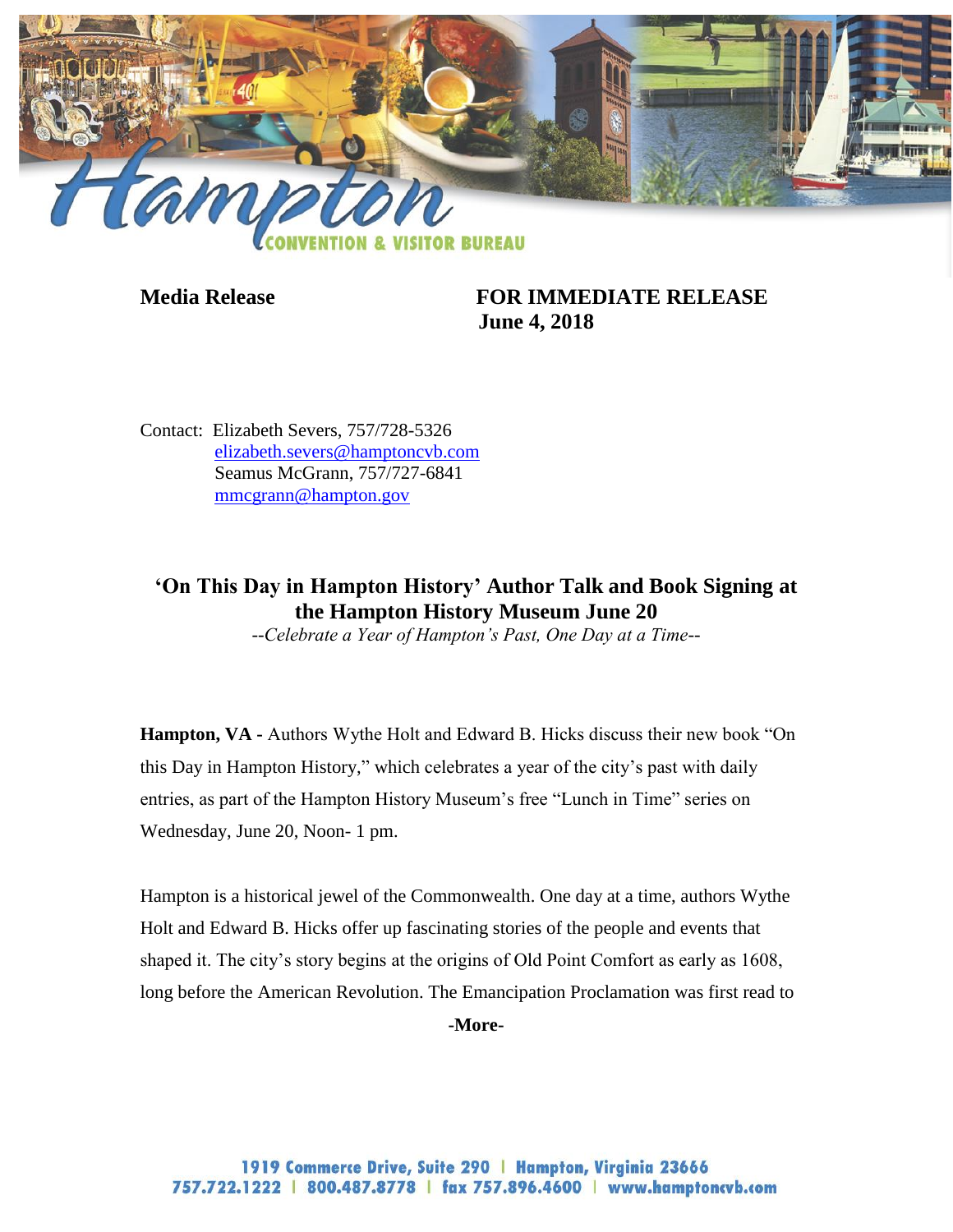## **'On This Day in Hampton History' Author Talk and Book Signing at the Hampton History Museum June 20- Page 2**

the public on the grounds of today's Hampton University under what would soon be called the Emancipation Oak. NASA's Langley Research Center helped send astronauts to space and tested such icons as the Apollo lunar lander. Fort Monroe encompasses nearly two centuries of service to the country as the largest moated fort in North America. Join Holt and Hicks and enjoy the rich historical legacy every day of the year.

After their talk, the authors will sign copies of the book, which is available in the Hampton History Museum gift shop at a special discount price of \$17.

Attendees are encouraged to bring a bag lunch. The museum will have free dessert.

#### **About the Authors**

Following his graduation from Arkansas State University, Edward B. Hicks worked for more than three decades as a newspaper advertising executive. He is coauthor of Battle of Big Bethel: Crucial Clash in Early Civil War Virginia and has edited and provided extensive research for several historical publications. For six years, he was assistant to the curator of the Hampton History Museum.

Wythe Holt received a JD and a PhD in American history from the University of Virginia and taught at the University of Alabama School of Law for 39 years, where he is University Research Professor of Law Emeritus. He completed a legal history of the Whiskey Rebellion of 1794.

The Hampton History Museum is located at 120 Old Hampton Lane in Downtown Hampton. There is free parking in the garage across the street from the museum. For more information, call 757/727-1102 or visit [www.HamptonHistoryMuseum.org.](http://www.hamptonhistorymuseum.org/)

**-More-**